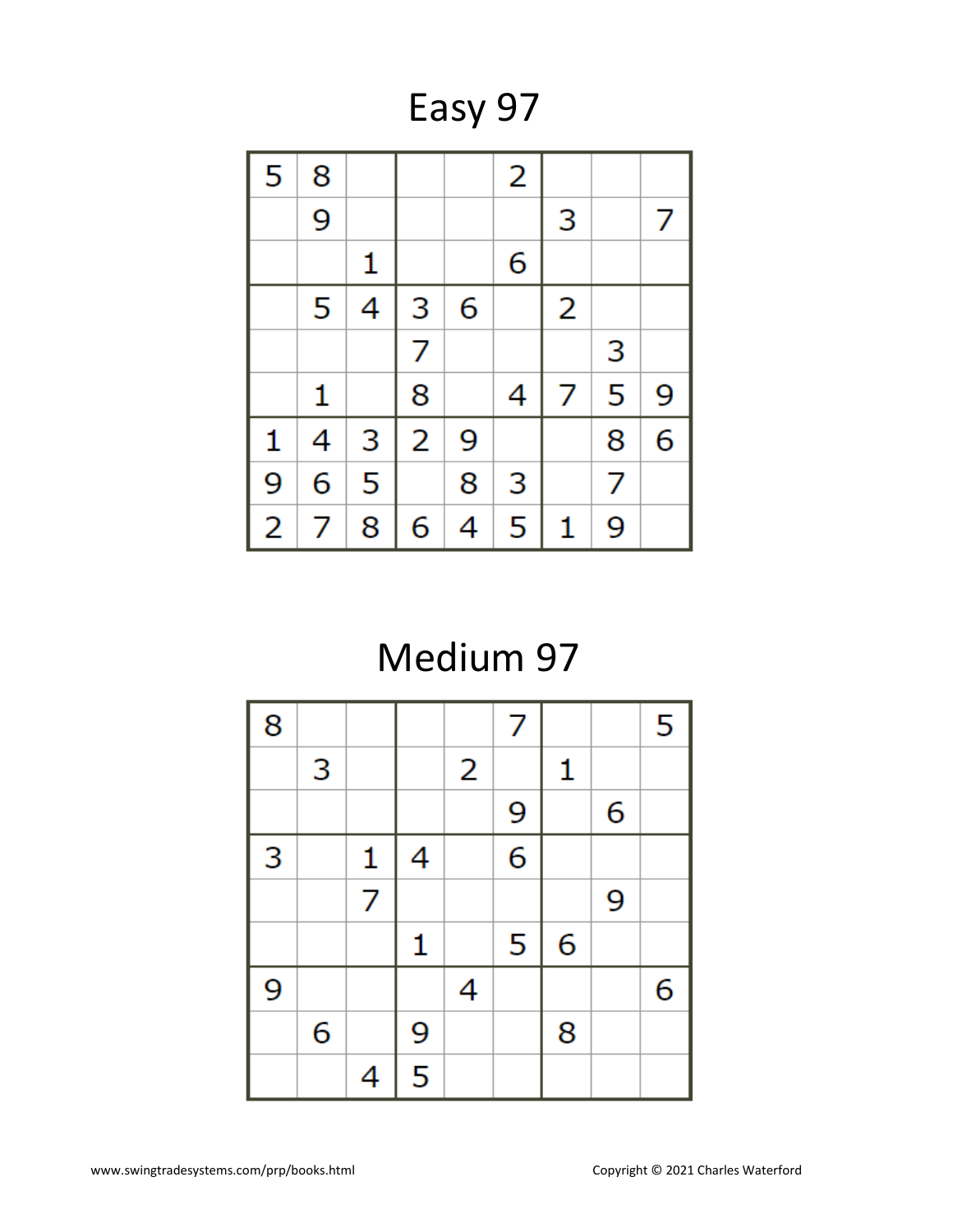Hard 97



### Expert 97

| 9 |              |                         |   |   |                |   |   | 3 |
|---|--------------|-------------------------|---|---|----------------|---|---|---|
|   | 4            |                         | 2 |   |                |   |   |   |
|   | $\mathbf{1}$ | 2                       |   | 3 | 6              |   |   | 5 |
| 5 |              | 4                       | 7 |   | $\mathbf{1}$   |   |   |   |
|   |              |                         | 3 |   | $\overline{2}$ |   | 6 | 1 |
|   |              |                         |   |   |                |   |   |   |
|   |              |                         |   |   | 3              | 9 |   |   |
|   |              | 6                       |   |   |                |   | 8 |   |
|   |              | $\overline{\mathbf{5}}$ | 9 | 8 |                | 3 |   | 6 |